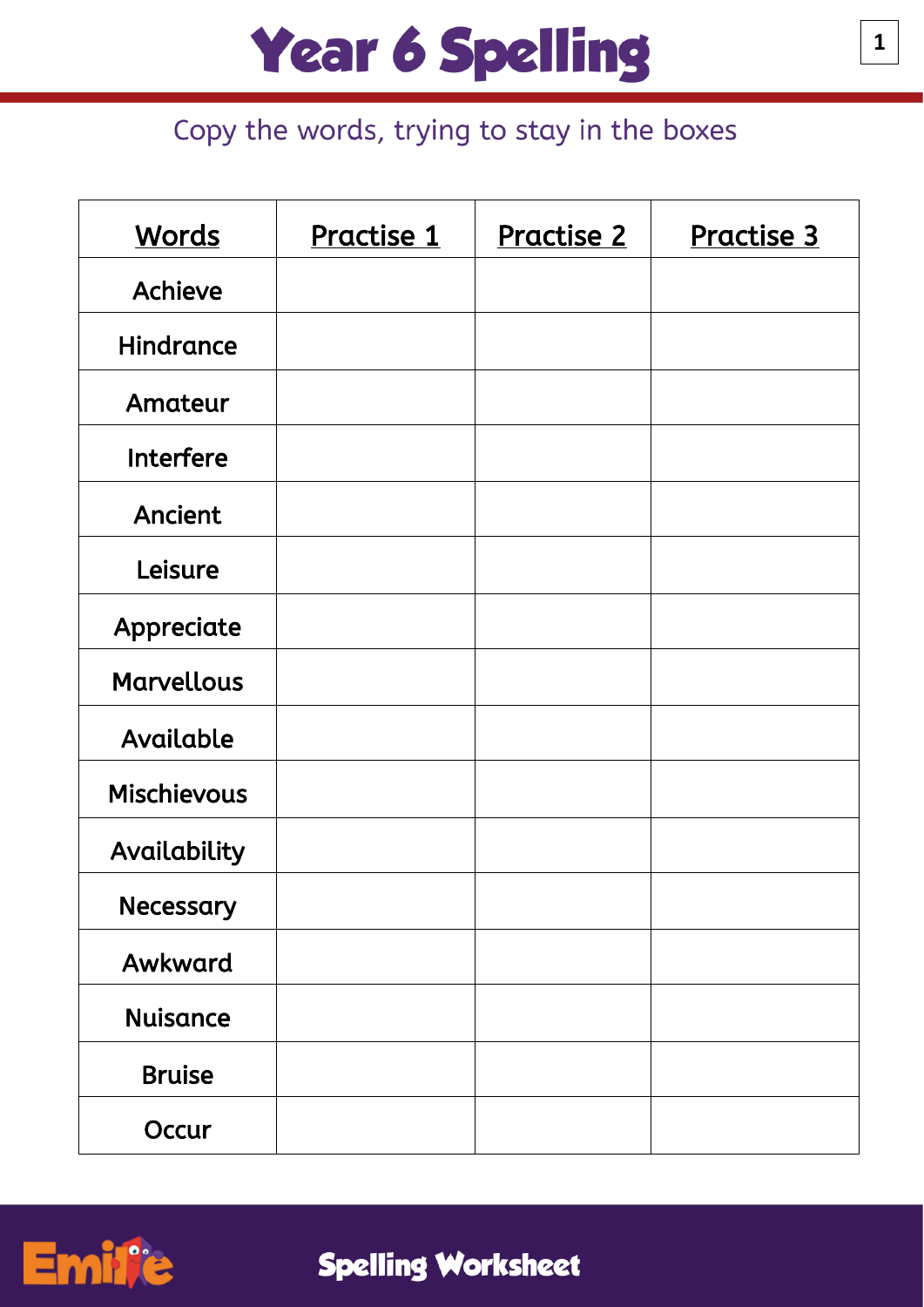| Cemetery          |  |  |
|-------------------|--|--|
| Parliament        |  |  |
| Committee         |  |  |
| Physical          |  |  |
| Conscience        |  |  |
| Prejudice         |  |  |
| <b>Conscious</b>  |  |  |
| Privilege         |  |  |
| Controversy       |  |  |
| Pronunciation     |  |  |
| Controversial     |  |  |
| Queue             |  |  |
| Convenience       |  |  |
| Recommend         |  |  |
| Criticise         |  |  |
| Rhyme             |  |  |
| Curiosity         |  |  |
| Rhythm            |  |  |
| <b>Determined</b> |  |  |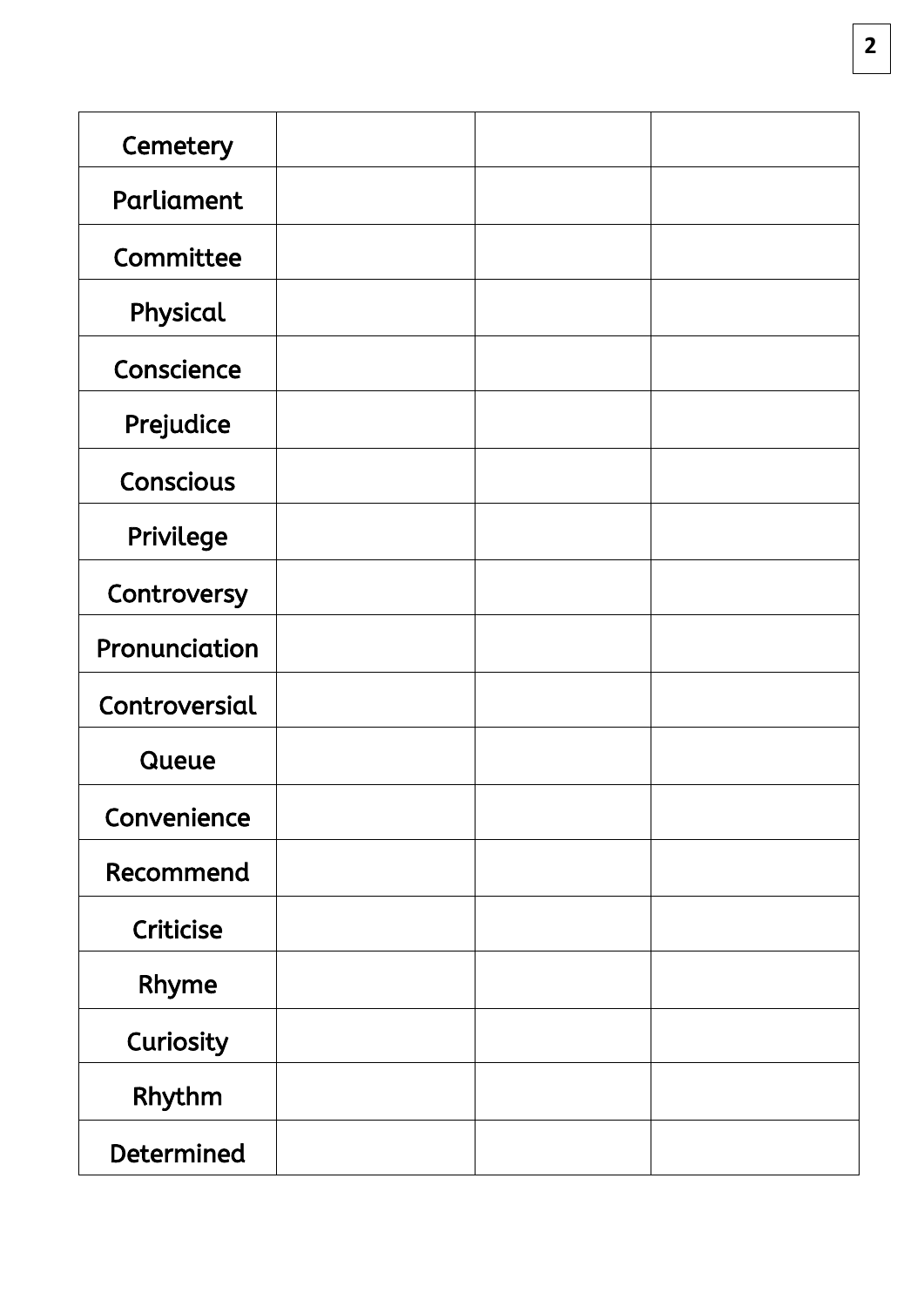| <b>Sacrifice</b>  |  |  |
|-------------------|--|--|
| <b>Disastrous</b> |  |  |
| Signature         |  |  |
| <b>Embarrass</b>  |  |  |
| Sincerely         |  |  |
| Exaggerate        |  |  |
| <b>Stomach</b>    |  |  |
| <b>Existence</b>  |  |  |
| Sufficient        |  |  |
| Explanation       |  |  |
| Symbol            |  |  |
| Familiar          |  |  |
| Thorough          |  |  |
| Foreign           |  |  |
| Unfortunately     |  |  |
| Government        |  |  |
| Yacht             |  |  |
| Guarantee         |  |  |
| <b>Harass</b>     |  |  |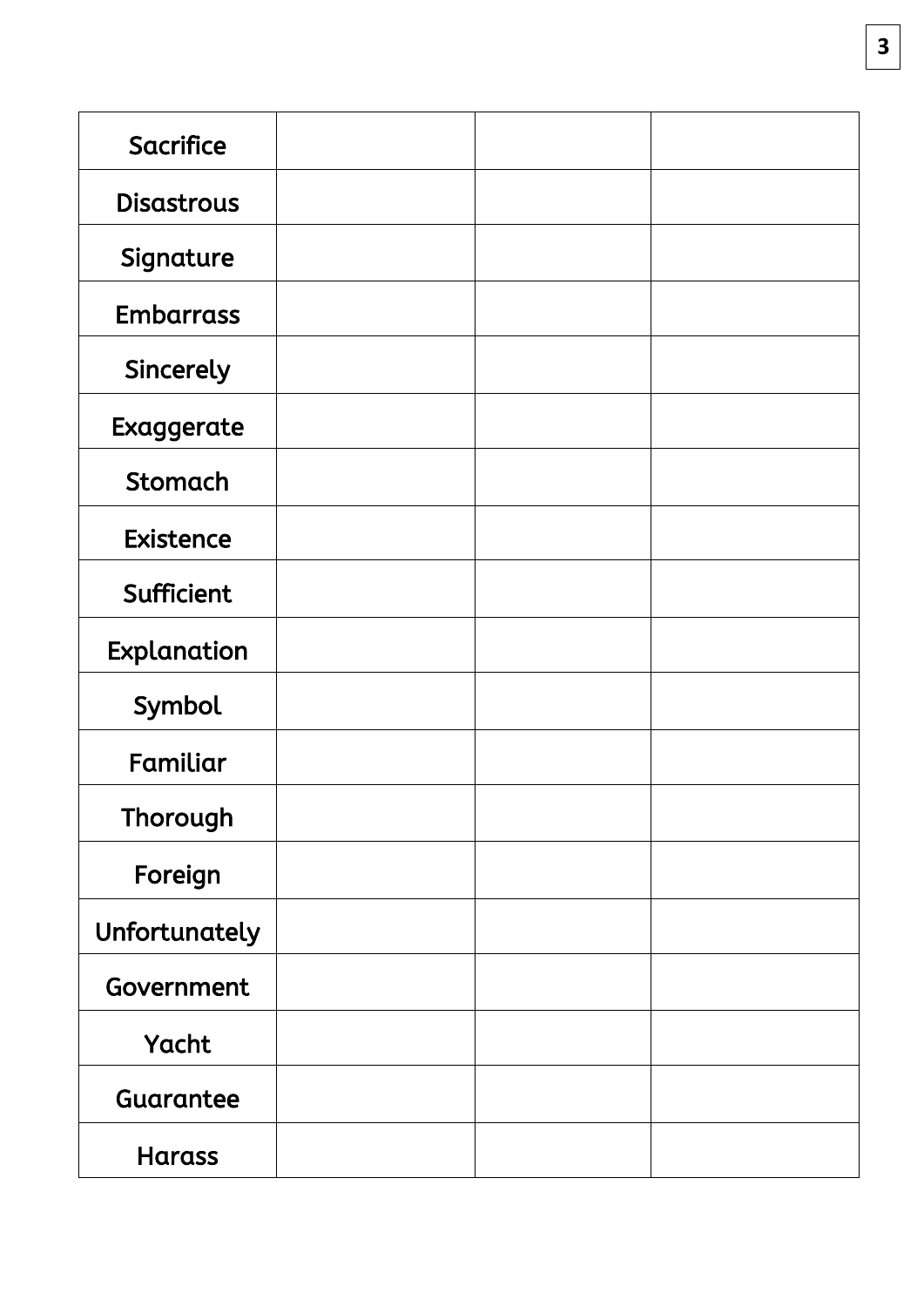### Copy the words, trying to stay in the boxes

| <b>Words</b>        | Practise 1 | <u>Practise 2</u> | <u>Practise 3</u> |
|---------------------|------------|-------------------|-------------------|
| Acceptance          |            |                   |                   |
| Guarantee           |            |                   |                   |
| Applicator          |            |                   |                   |
| <b>Humorous</b>     |            |                   |                   |
| Argument            |            |                   |                   |
| Incidentally        |            |                   |                   |
| <b>Basically</b>    |            |                   |                   |
| Intelligence        |            |                   |                   |
| <b>Bizarre</b>      |            |                   |                   |
| <b>Irresistible</b> |            |                   |                   |
| Calendar            |            |                   |                   |
| Judgement           |            |                   |                   |
| Chauffeur           |            |                   |                   |
| Liaise              |            |                   |                   |
| Coarse              |            |                   |                   |
| Lollipop            |            |                   |                   |
| Colleague           |            |                   |                   |
| <b>Noticeable</b>   |            |                   |                   |
| Collision           |            |                   |                   |

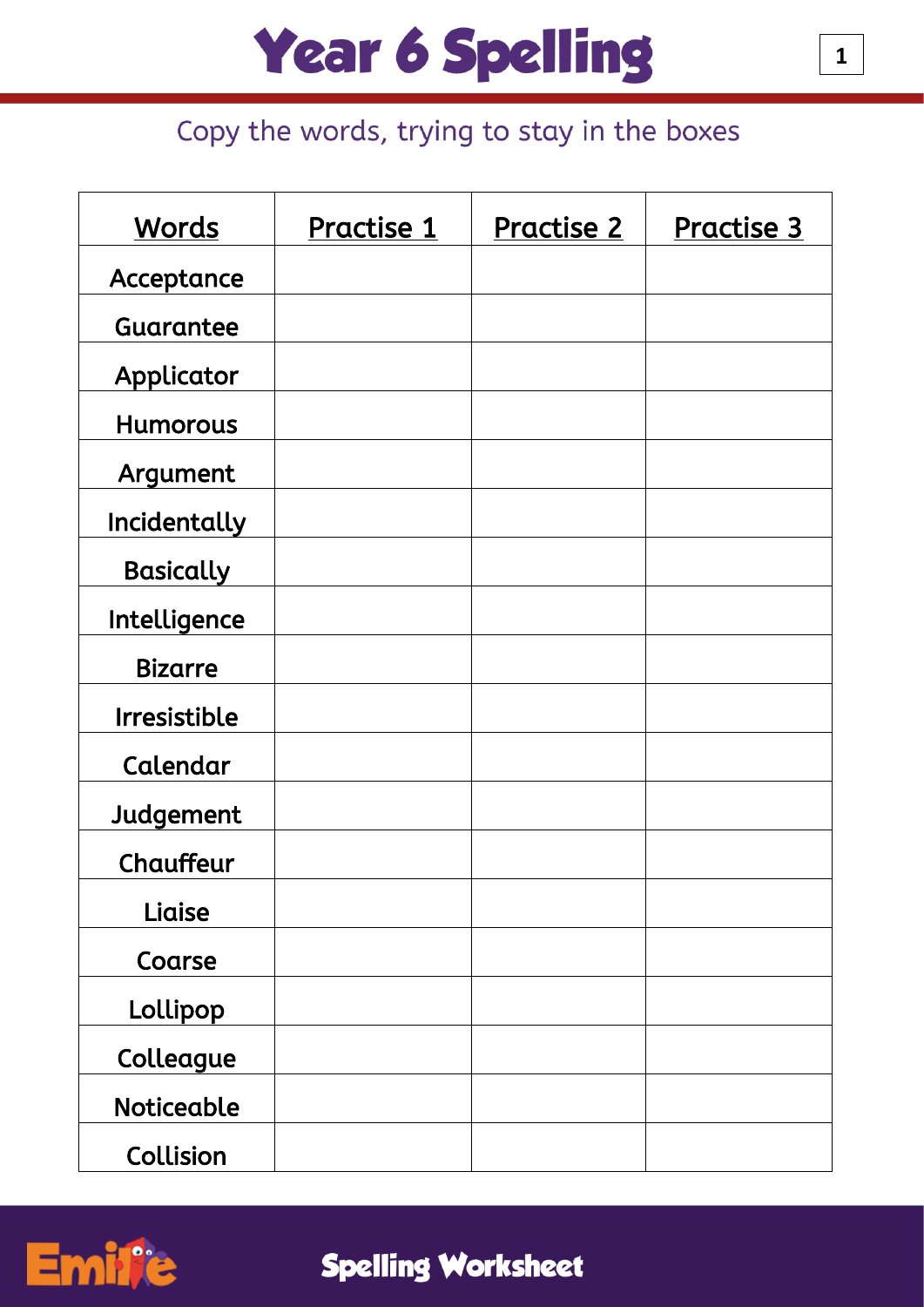| Obligatory         |  |  |
|--------------------|--|--|
| Column             |  |  |
| Persistent         |  |  |
| Curiosity          |  |  |
| Questionnaire      |  |  |
| <b>Exceed</b>      |  |  |
| Resistant          |  |  |
| Exhilarate         |  |  |
| Significance       |  |  |
| <b>Territorial</b> |  |  |
| Foreseeable        |  |  |
| <b>Tolerant</b>    |  |  |
| <b>Further</b>     |  |  |
| Vacuum             |  |  |
| Glamorous          |  |  |
| <b>Victorious</b>  |  |  |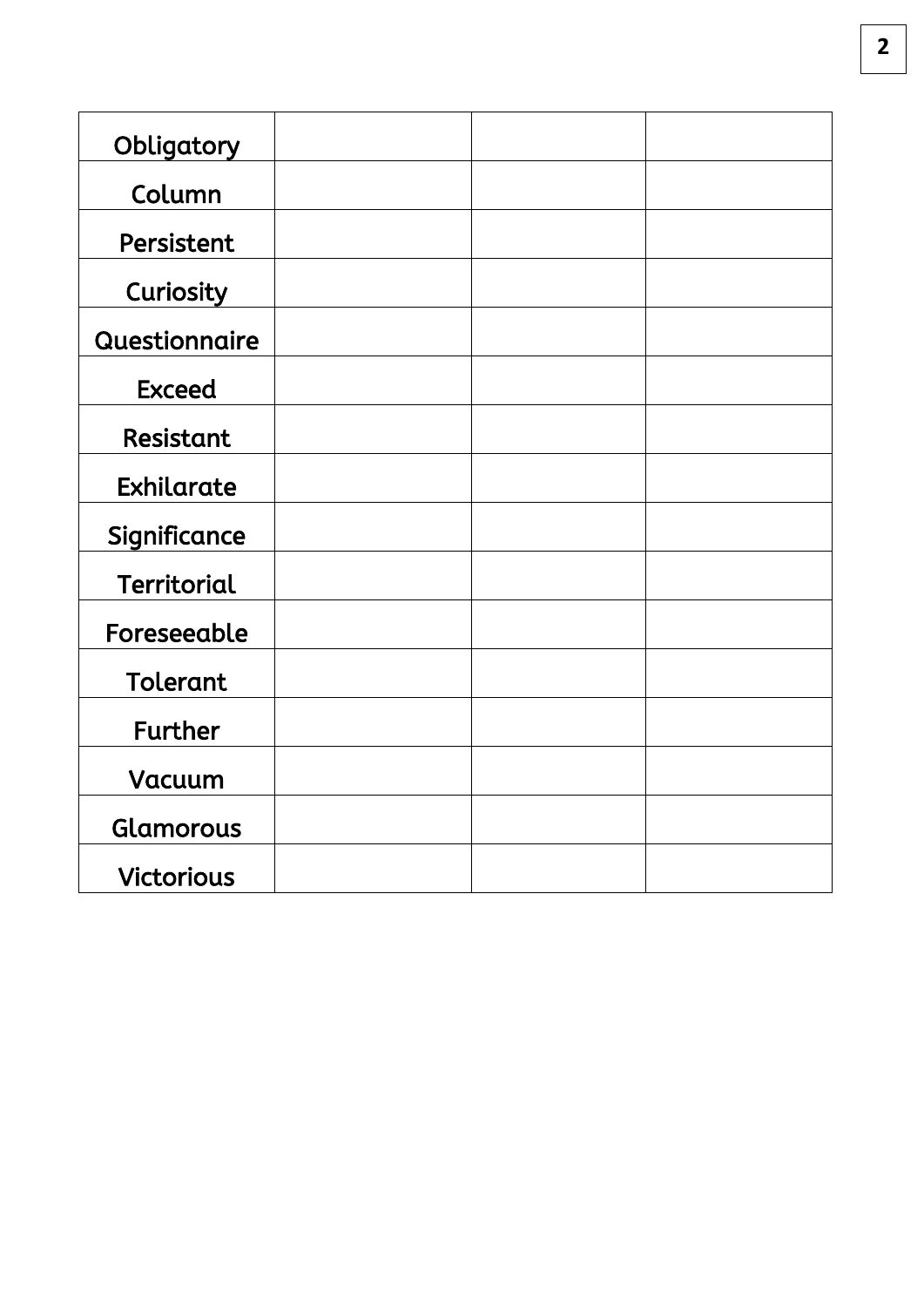### Copy the words, trying to stay in the boxes

| <b>Words</b>       | Practise 1 | <u>Practise 2</u> | Practise 3 |
|--------------------|------------|-------------------|------------|
| Competition        |            |                   |            |
| Completion         |            |                   |            |
| <b>Destination</b> |            |                   |            |
| <b>Direction</b>   |            |                   |            |
| <b>Foundation</b>  |            |                   |            |
| Generation         |            |                   |            |
| Invention          |            |                   |            |
| Opposition         |            |                   |            |
| Pollution          |            |                   |            |
| Question           |            |                   |            |

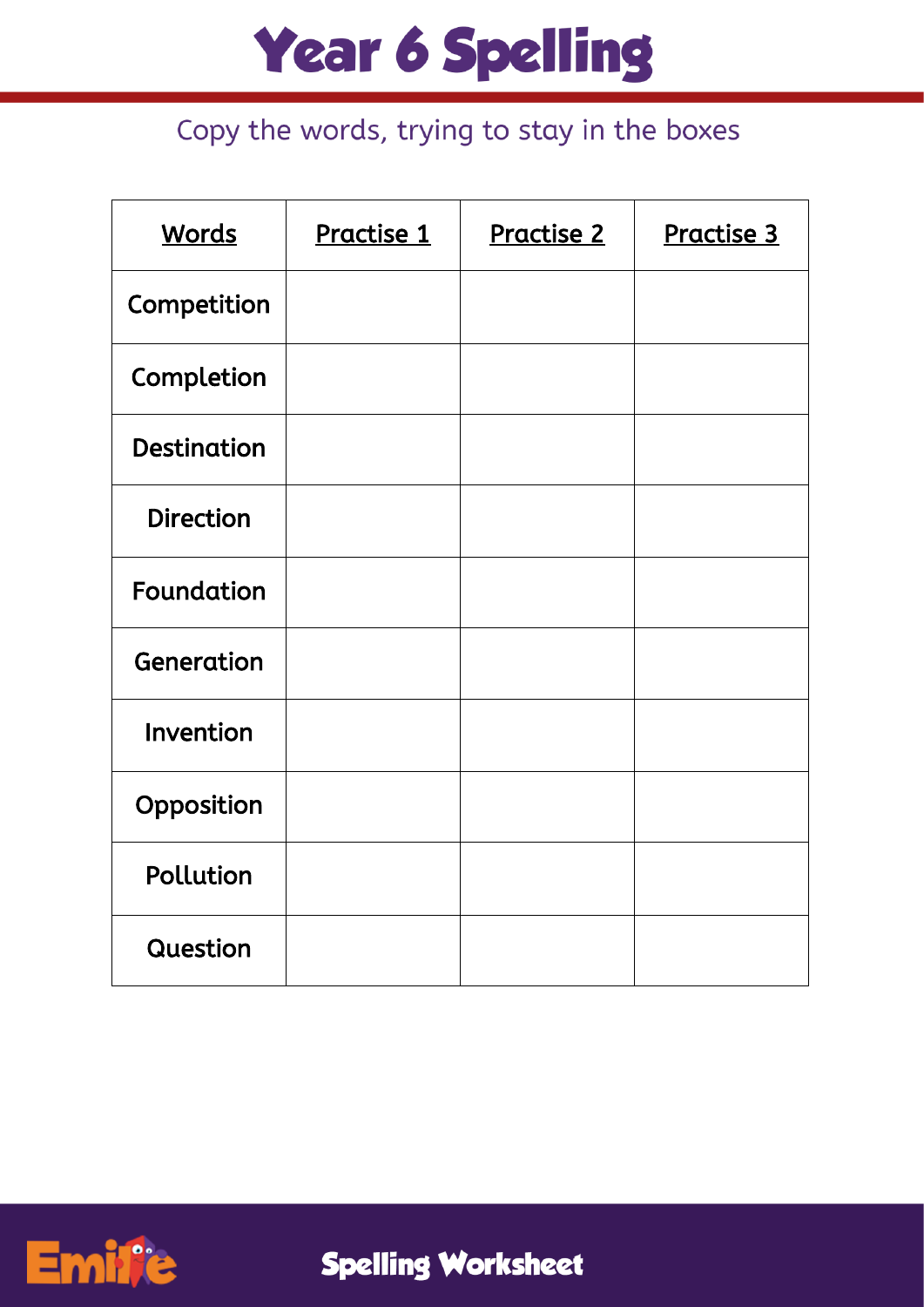### Copy the words, trying to stay in the boxes

| <b>Words</b>       | Practise 1 | <u>Practise 2</u> | Practise 3 |
|--------------------|------------|-------------------|------------|
| <b>Advertise</b>   |            |                   |            |
| Almost             |            |                   |            |
| <b>Believe</b>     |            |                   |            |
| Contest            |            |                   |            |
| Contestant         |            |                   |            |
| <b>Destructive</b> |            |                   |            |
| <b>Disappeared</b> |            |                   |            |
| <b>Disturbed</b>   |            |                   |            |
| Encounter          |            |                   |            |
| Encourage          |            |                   |            |
| <b>Ensure</b>      |            |                   |            |
| Important          |            |                   |            |
| Injured            |            |                   |            |

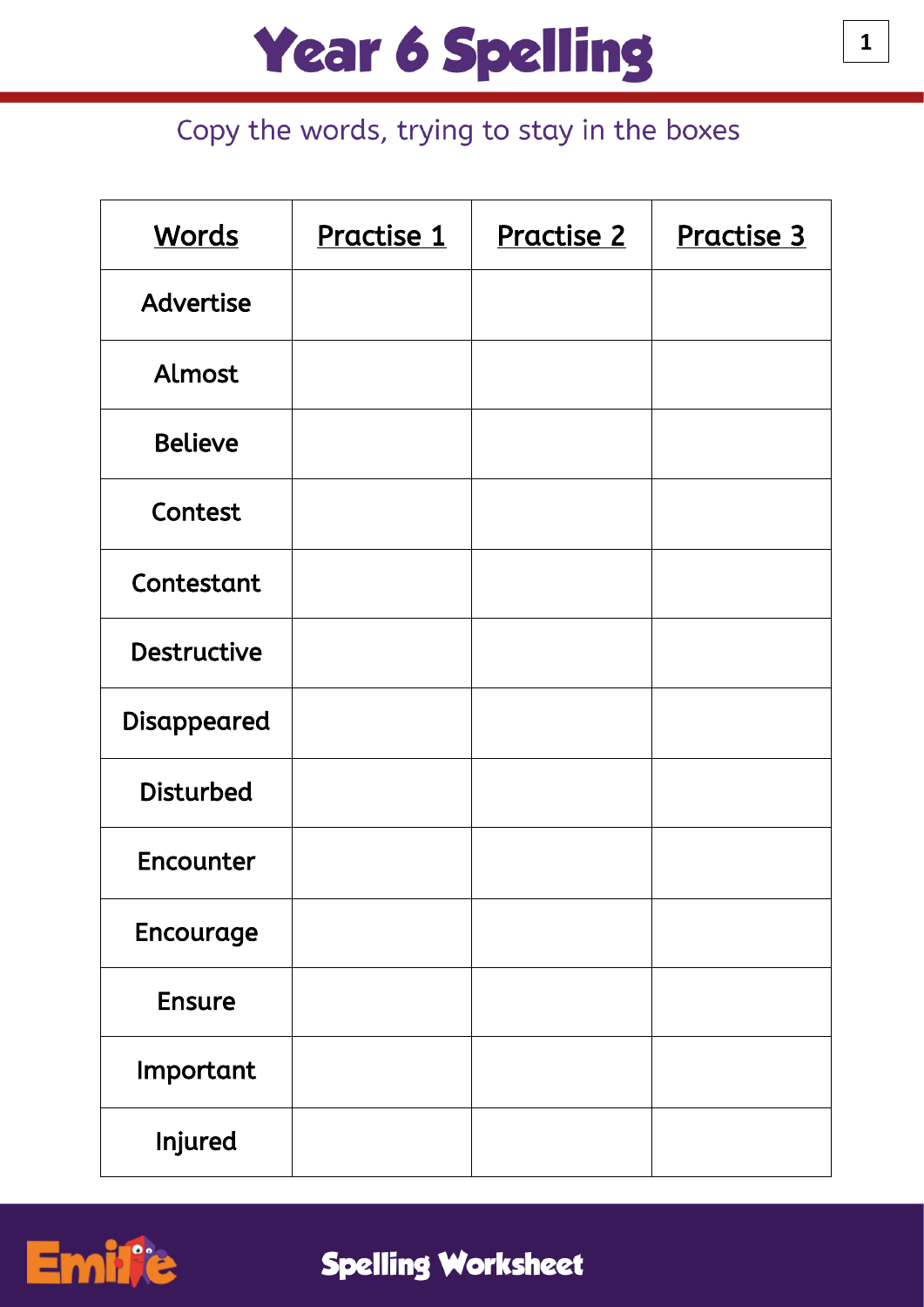| Inspecting         |  |  |
|--------------------|--|--|
| Invention          |  |  |
| Involved           |  |  |
| Preserve           |  |  |
| Prevent            |  |  |
| Produce            |  |  |
| Together           |  |  |
| <b>Transformed</b> |  |  |
| Transported        |  |  |
| <b>Uncoiled</b>    |  |  |
| <b>Unusual</b>     |  |  |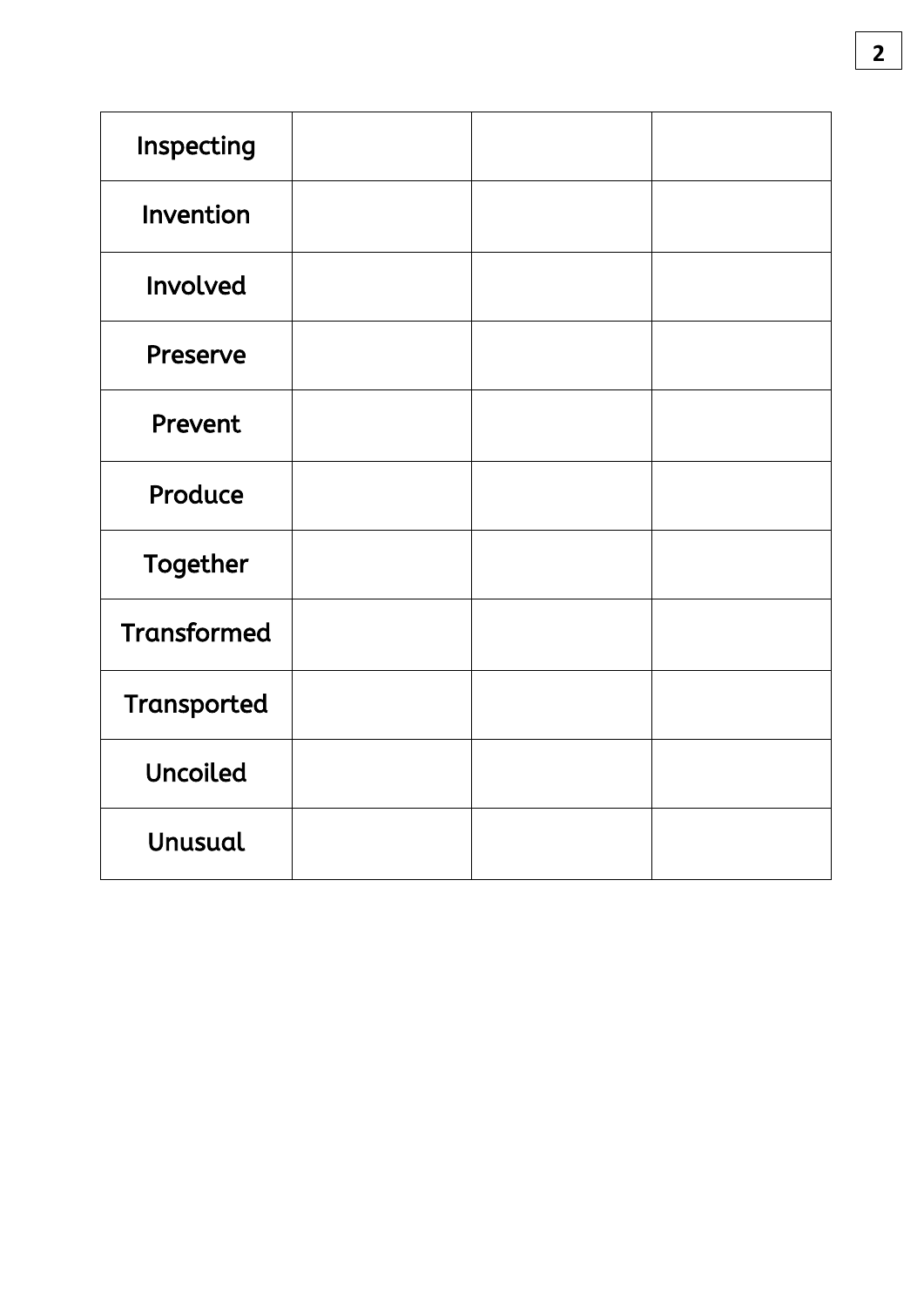### Copy the words, trying to stay in the boxes

| <b>Words</b>      | Practise 1 | <u>Practise 2</u> | Practise 3 |
|-------------------|------------|-------------------|------------|
| <b>Beautiful</b>  |            |                   |            |
| Carefully         |            |                   |            |
| Colourful         |            |                   |            |
| <b>Deceitful</b>  |            |                   |            |
| <b>Effortless</b> |            |                   |            |
| Hopeful           |            |                   |            |
| <b>Regardless</b> |            |                   |            |
| <b>Skilful</b>    |            |                   |            |
| Successful        |            |                   |            |
| Wonderful         |            |                   |            |

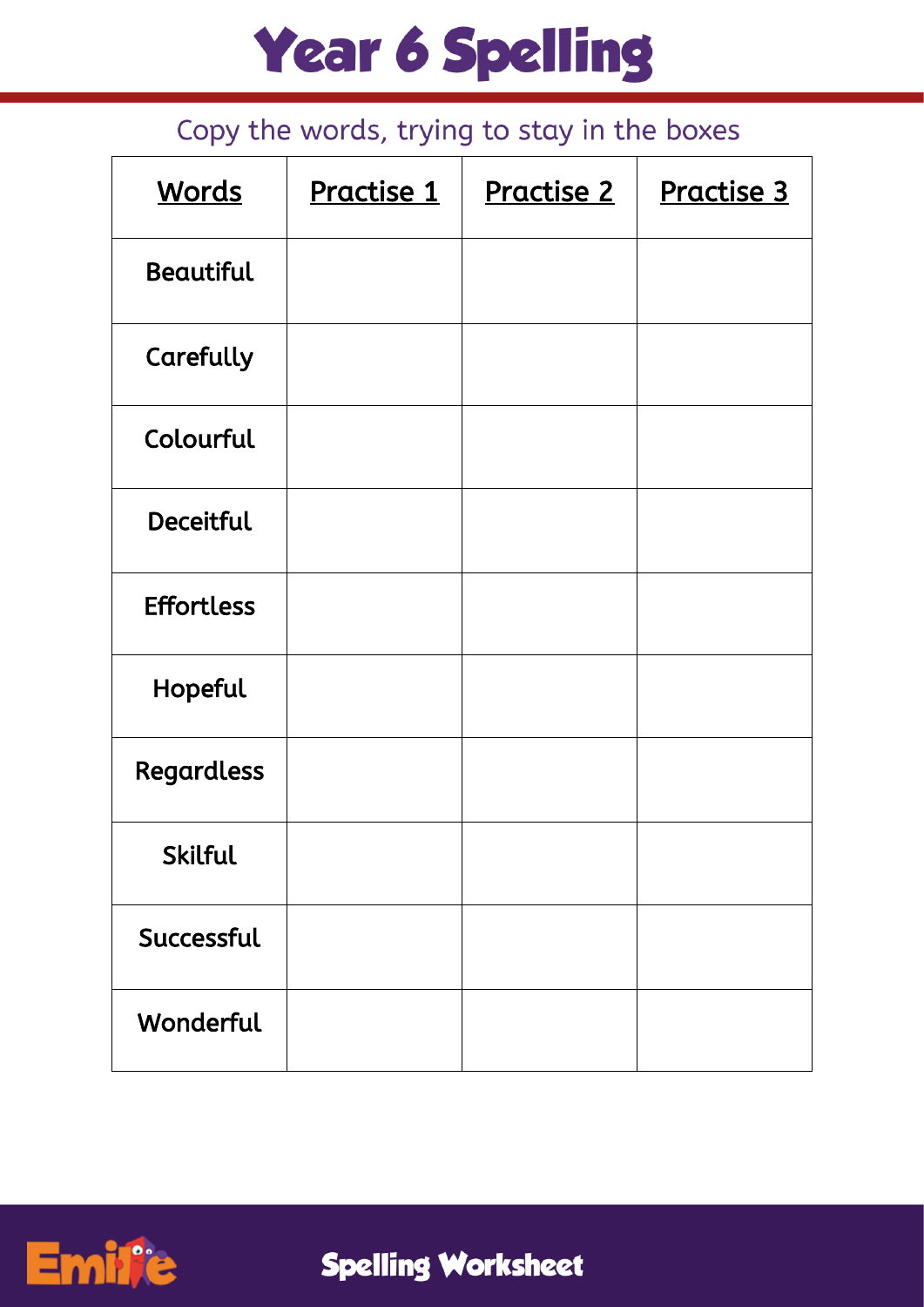### Copy the words, trying to stay in the boxes

| <b>Words</b>     | Practise 1 | <b>Practise 2</b> | Practise 3 |
|------------------|------------|-------------------|------------|
| Apprehensive     |            |                   |            |
| Common           |            |                   |            |
| <b>Different</b> |            |                   |            |
| <b>Excellent</b> |            |                   |            |
| <b>Follow</b>    |            |                   |            |
| <b>Million</b>   |            |                   |            |
| Opposite         |            |                   |            |
| Passenger        |            |                   |            |
| Pollution        |            |                   |            |
| <b>Press</b>     |            |                   |            |
| Professional     |            |                   |            |
| <b>Referee</b>   |            |                   |            |
| Slippery         |            |                   |            |
| <b>Still</b>     |            |                   |            |
| Successful       |            |                   |            |
| Sunny            |            |                   |            |

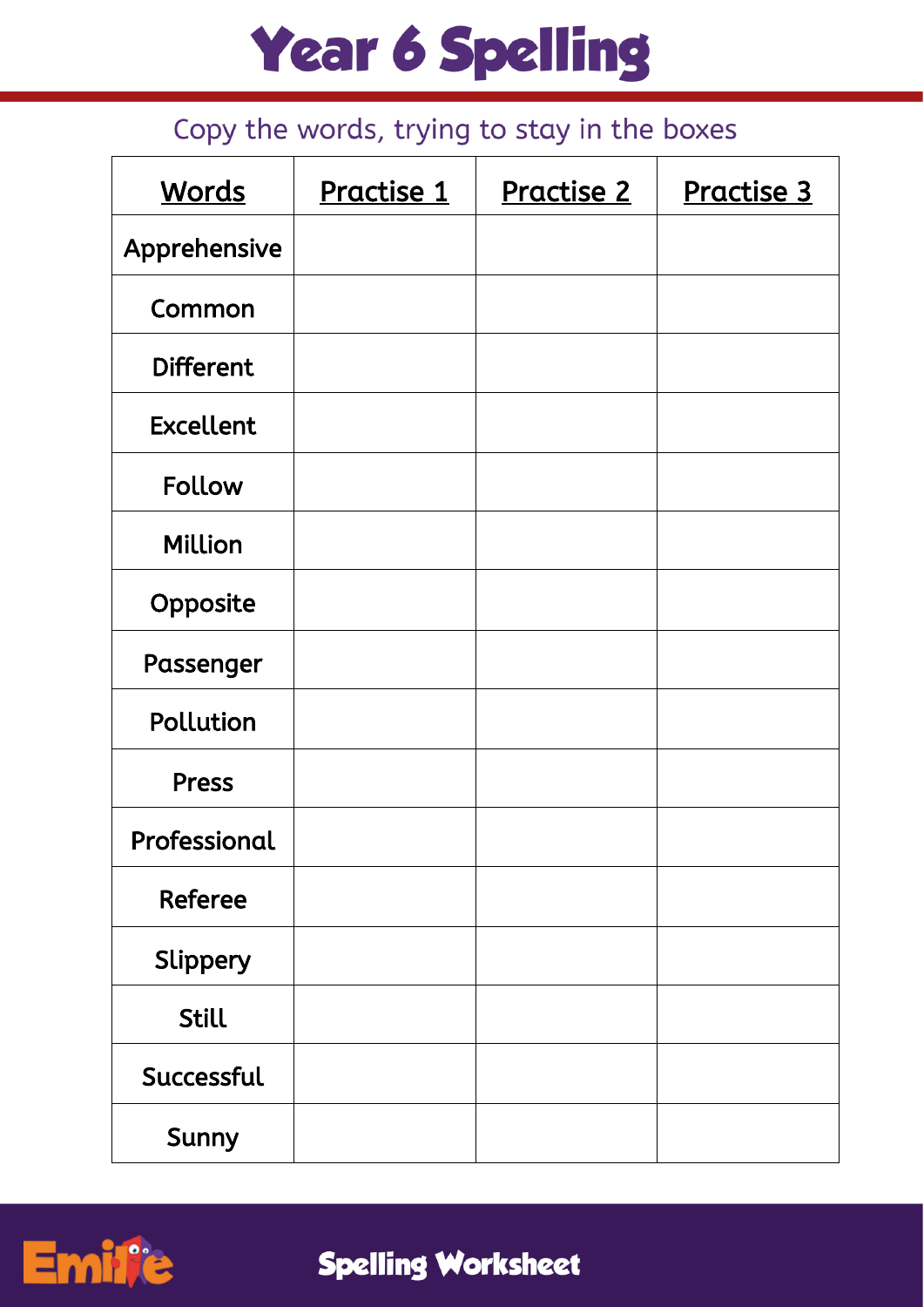### Copy the words, trying to stay in the boxes

| <b>Words</b>     | Practise 1 | <b>Practise 2</b> | <b>Practise 3</b> |
|------------------|------------|-------------------|-------------------|
| Castles          |            |                   |                   |
| Climbing         |            |                   |                   |
| Designed         |            |                   |                   |
| <b>Different</b> |            |                   |                   |
| Environment      |            |                   |                   |
| <b>Hedges</b>    |            |                   |                   |
| Interesting      |            |                   |                   |
| <b>Knee</b>      |            |                   |                   |
| <b>Knock</b>     |            |                   |                   |
| Knowledge        |            |                   |                   |
| Known            |            |                   |                   |
| Participate      |            |                   |                   |
| Should           |            |                   |                   |
| Strength         |            |                   |                   |
| <b>Stretched</b> |            |                   |                   |
| Surprise         |            |                   |                   |
| Whistle          |            |                   |                   |
| Wrestling        |            |                   |                   |

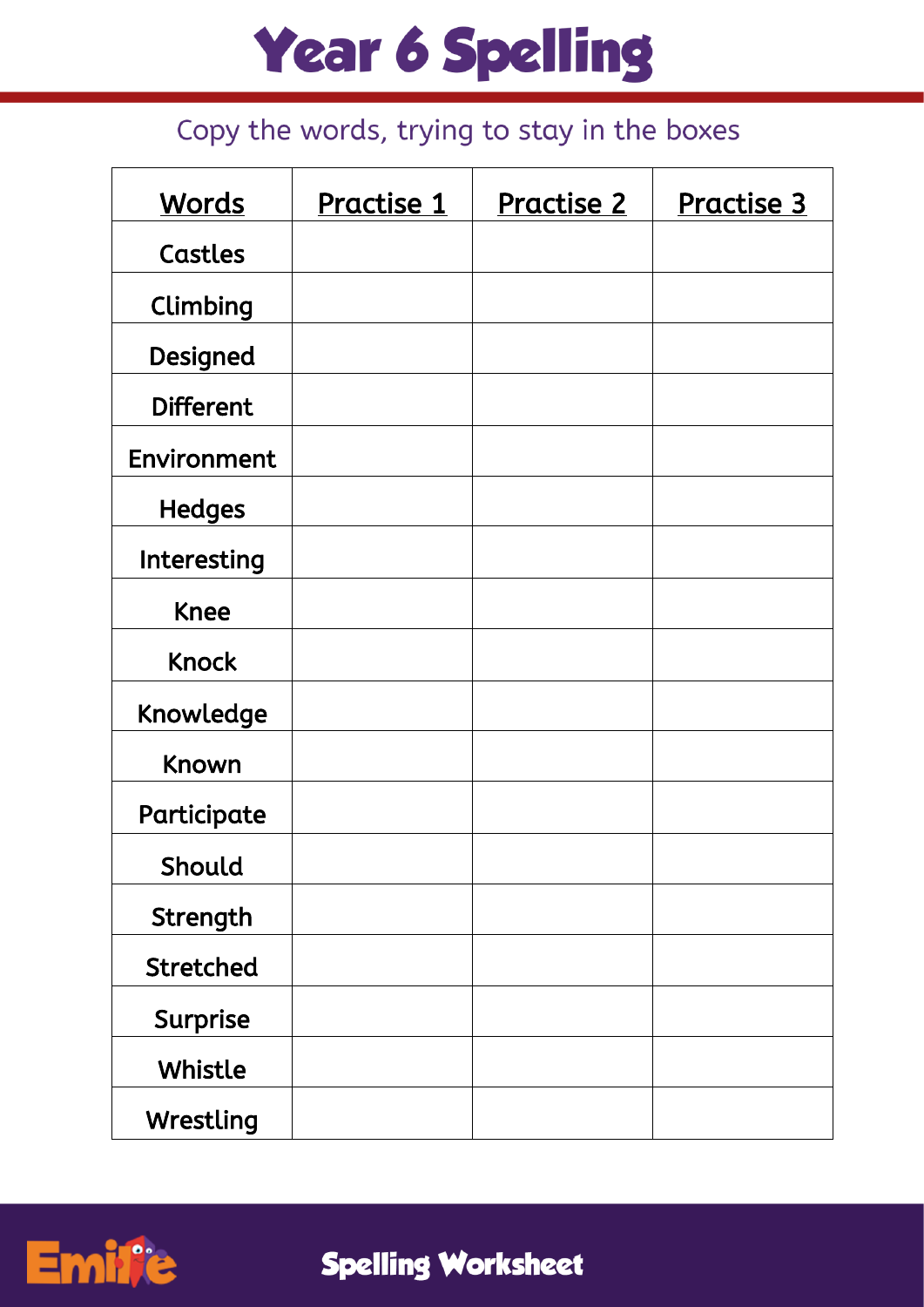### Copy the words, trying to stay in the boxes

| <b>Words</b>     | Practise 1 | <u>Practise 2</u> | <b>Practise 3</b> |
|------------------|------------|-------------------|-------------------|
| <b>Actually</b>  |            |                   |                   |
| Approximately    |            |                   |                   |
| Carefully        |            |                   |                   |
| <b>Extremely</b> |            |                   |                   |
| Frequently       |            |                   |                   |
| Generally        |            |                   |                   |
| Gently           |            |                   |                   |
| Gingerly         |            |                   |                   |
| Gradually        |            |                   |                   |
| <b>Highly</b>    |            |                   |                   |
| Importantly      |            |                   |                   |
| Particularly     |            |                   |                   |
| Perfectly        |            |                   |                   |
| Physically       |            |                   |                   |
| Smoothly         |            |                   |                   |
| Thoroughly       |            |                   |                   |

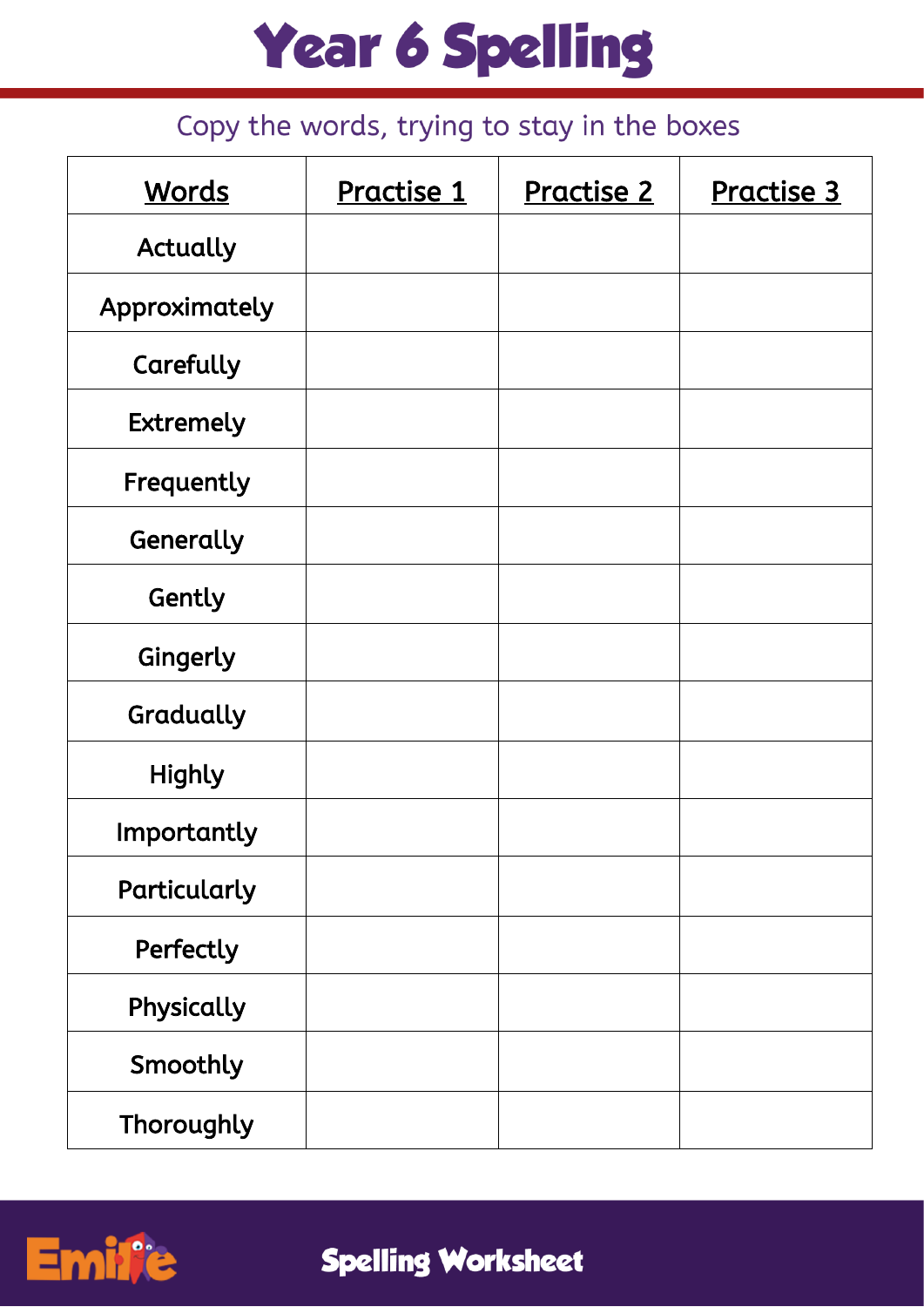#### Copy the words, trying to stay in the boxes

| <b>Words</b>       | <b>Practise 1</b> | <b>Practise 2</b> | <b>Practise 3</b> |
|--------------------|-------------------|-------------------|-------------------|
| <b>Attempts</b>    |                   |                   |                   |
| <b>Carriages</b>   |                   |                   |                   |
| Castles            |                   |                   |                   |
| <b>Creatures</b>   |                   |                   |                   |
| <b>Engines</b>     |                   |                   |                   |
| <b>Foundations</b> |                   |                   |                   |
| <b>Hedges</b>      |                   |                   |                   |
| <b>Materials</b>   |                   |                   |                   |
| <b>Penalises</b>   |                   |                   |                   |
| <b>Pieces</b>      |                   |                   |                   |
| <b>Glasses</b>     |                   |                   |                   |
| <b>Stripes</b>     |                   |                   |                   |
| <b>Structures</b>  |                   |                   |                   |
| <b>Visitors</b>    |                   |                   |                   |

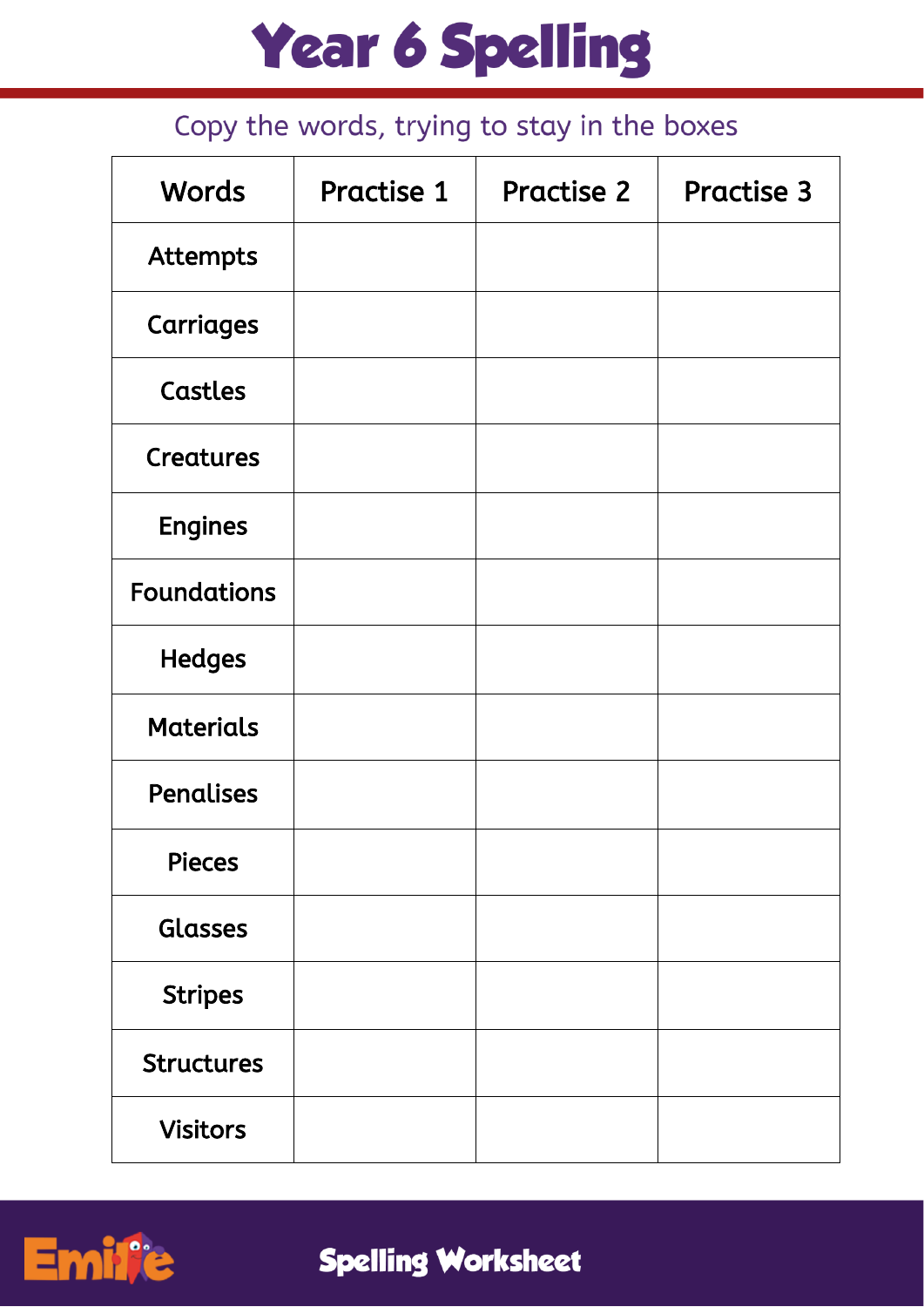### Copy the words, trying to stay in the boxes

| <b>Words</b>      | Practise 1 | Practise 2 | Practise 3 |
|-------------------|------------|------------|------------|
| Tolerable         |            |            |            |
| Operable          |            |            |            |
| Considerable      |            |            |            |
| Dependable        |            |            |            |
| Comfortable       |            |            |            |
| Reasonable        |            |            |            |
| Perishable        |            |            |            |
| <b>Breakable</b>  |            |            |            |
| Fashionable       |            |            |            |
| Adorable          |            |            |            |
| Valuable          |            |            |            |
| Advisable         |            |            |            |
| <b>Believable</b> |            |            |            |
| <b>Desirable</b>  |            |            |            |
| <b>Excitable</b>  |            |            |            |
| Knowledgeable     |            |            |            |
| Likeable          |            |            |            |
| Changeable        |            |            |            |
| <b>Noticeable</b> |            |            |            |

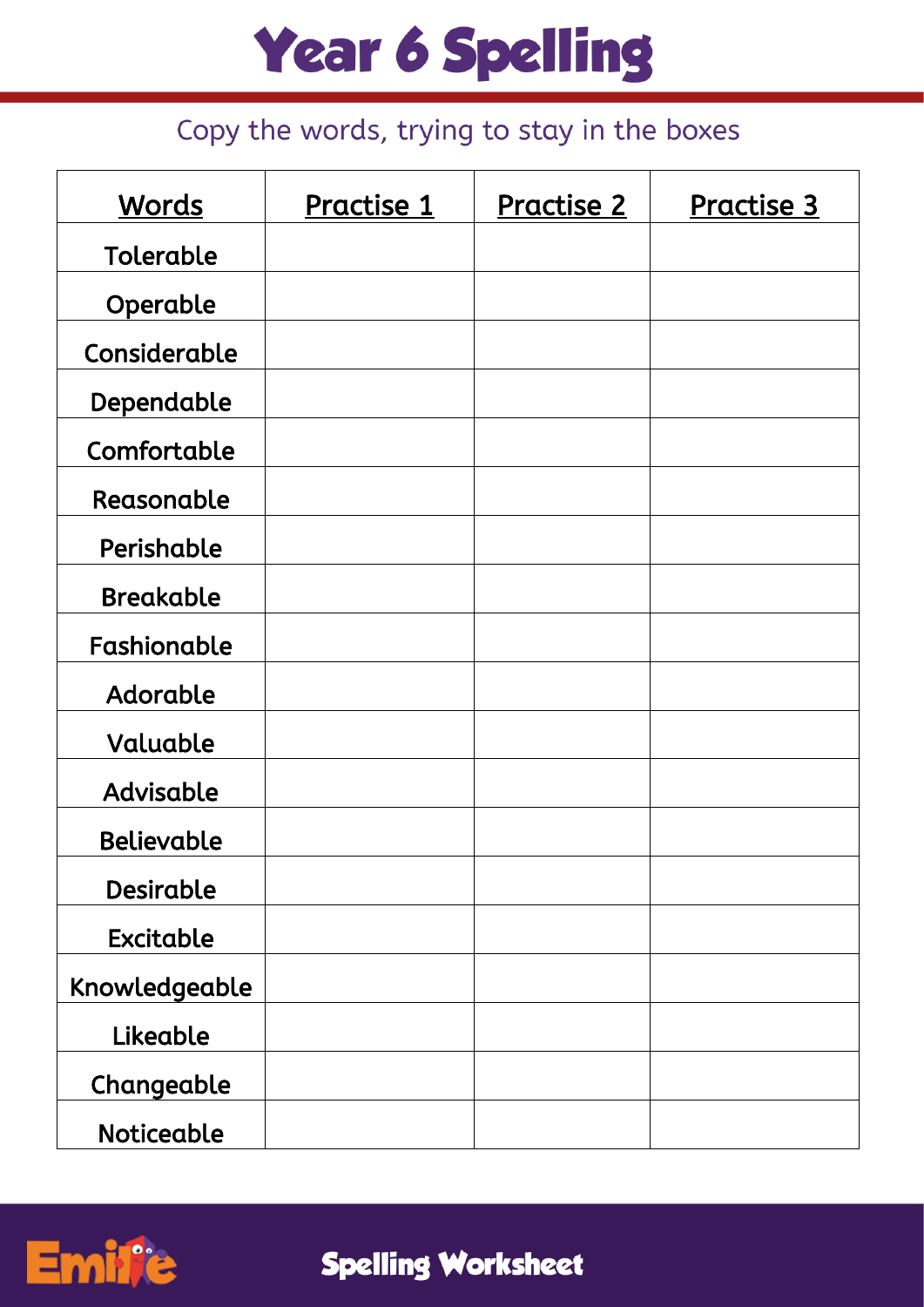#### Copy the words, trying to stay in the boxes

| <b>Words</b>    | Practise 1 | <u>Practise 2</u> | Practise 3 |
|-----------------|------------|-------------------|------------|
| Produce         |            |                   |            |
| Present         |            |                   |            |
| Reason          |            |                   |            |
| <b>Silence</b>  |            |                   |            |
| Support         |            |                   |            |
| Transport       |            |                   |            |
| <b>Surprise</b> |            |                   |            |
| <b>Scratch</b>  |            |                   |            |
| <b>Freeze</b>   |            |                   |            |
| <b>Balance</b>  |            |                   |            |
| Challenge       |            |                   |            |
| Damage          |            |                   |            |

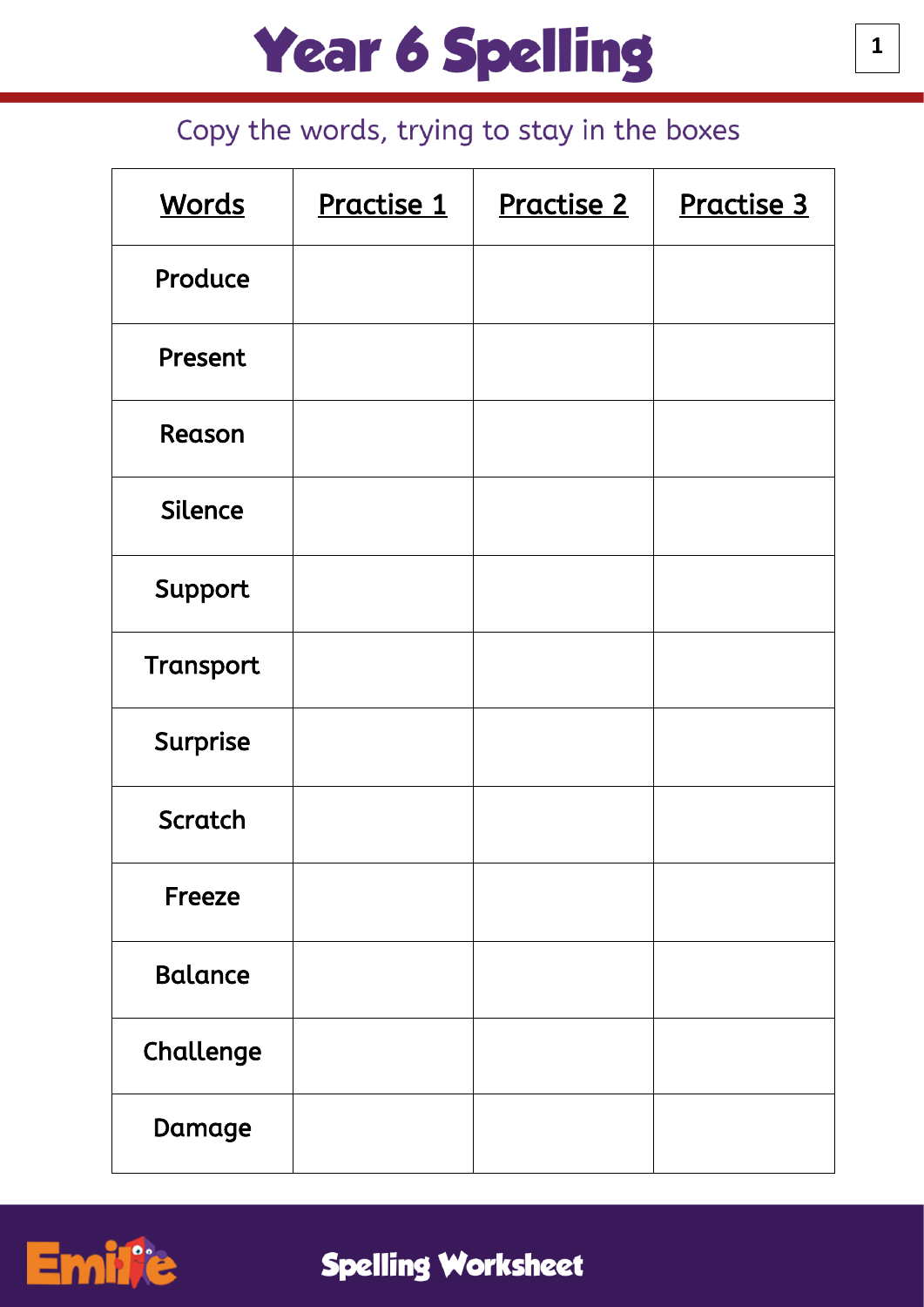| <b>Broadcast</b> |  |  |
|------------------|--|--|
| <b>Benefit</b>   |  |  |
| Charge           |  |  |
| <b>Function</b>  |  |  |
| <b>Influence</b> |  |  |
| <b>Interest</b>  |  |  |
| Object           |  |  |
| Damage           |  |  |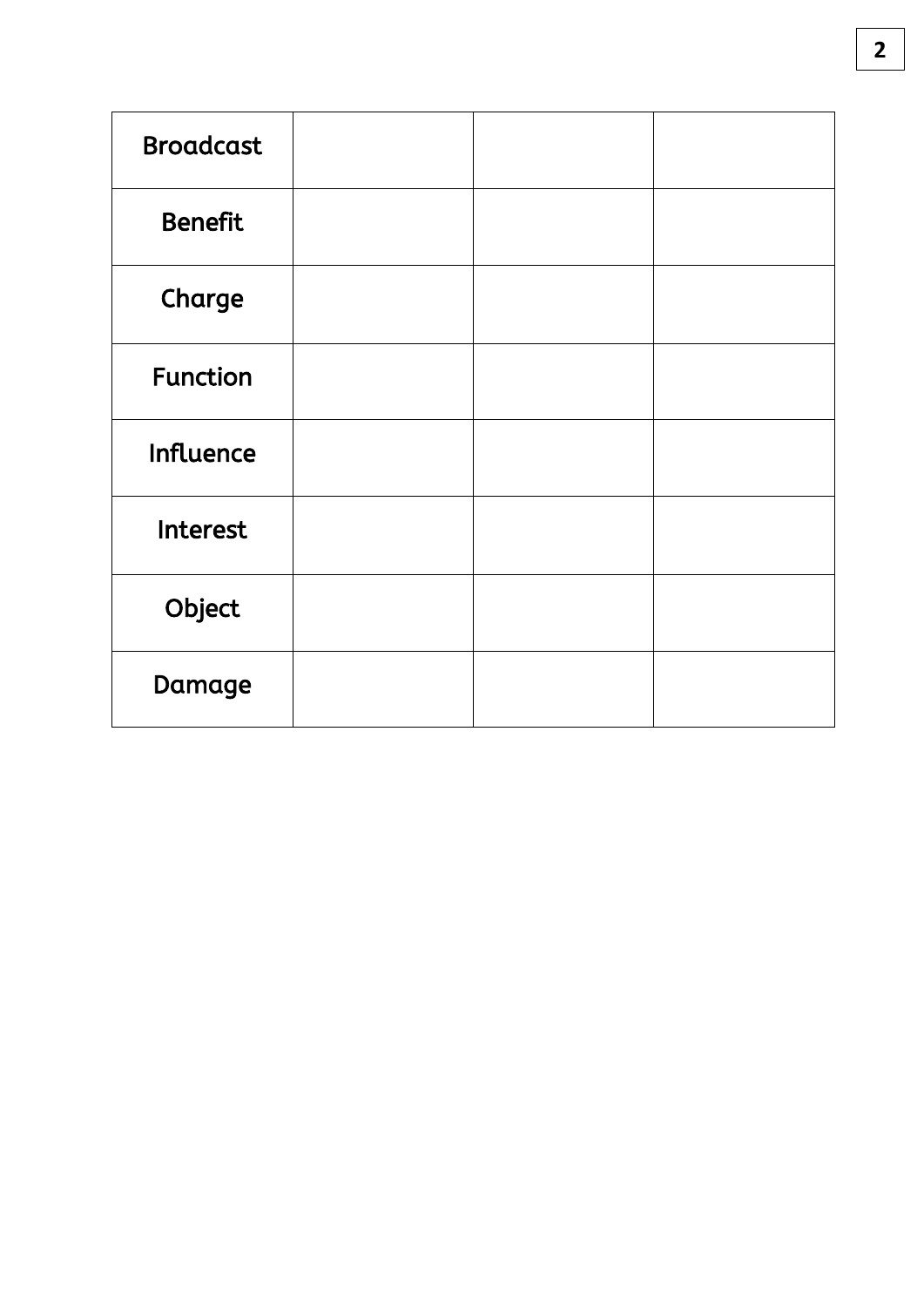#### Copy the words, trying to stay in the boxes

| <b>Words</b>     | Practise 1 | Practise 2 | Practise 3 |
|------------------|------------|------------|------------|
| Cemetery         |            |            |            |
| Certificate      |            |            |            |
| Celebrate        |            |            |            |
| Necessary        |            |            |            |
| <b>Deceased</b>  |            |            |            |
| <b>December</b>  |            |            |            |
| <b>Sacrifice</b> |            |            |            |
| <b>Hindrance</b> |            |            |            |
| <b>Nuisance</b>  |            |            |            |
| Prejudice        |            |            |            |

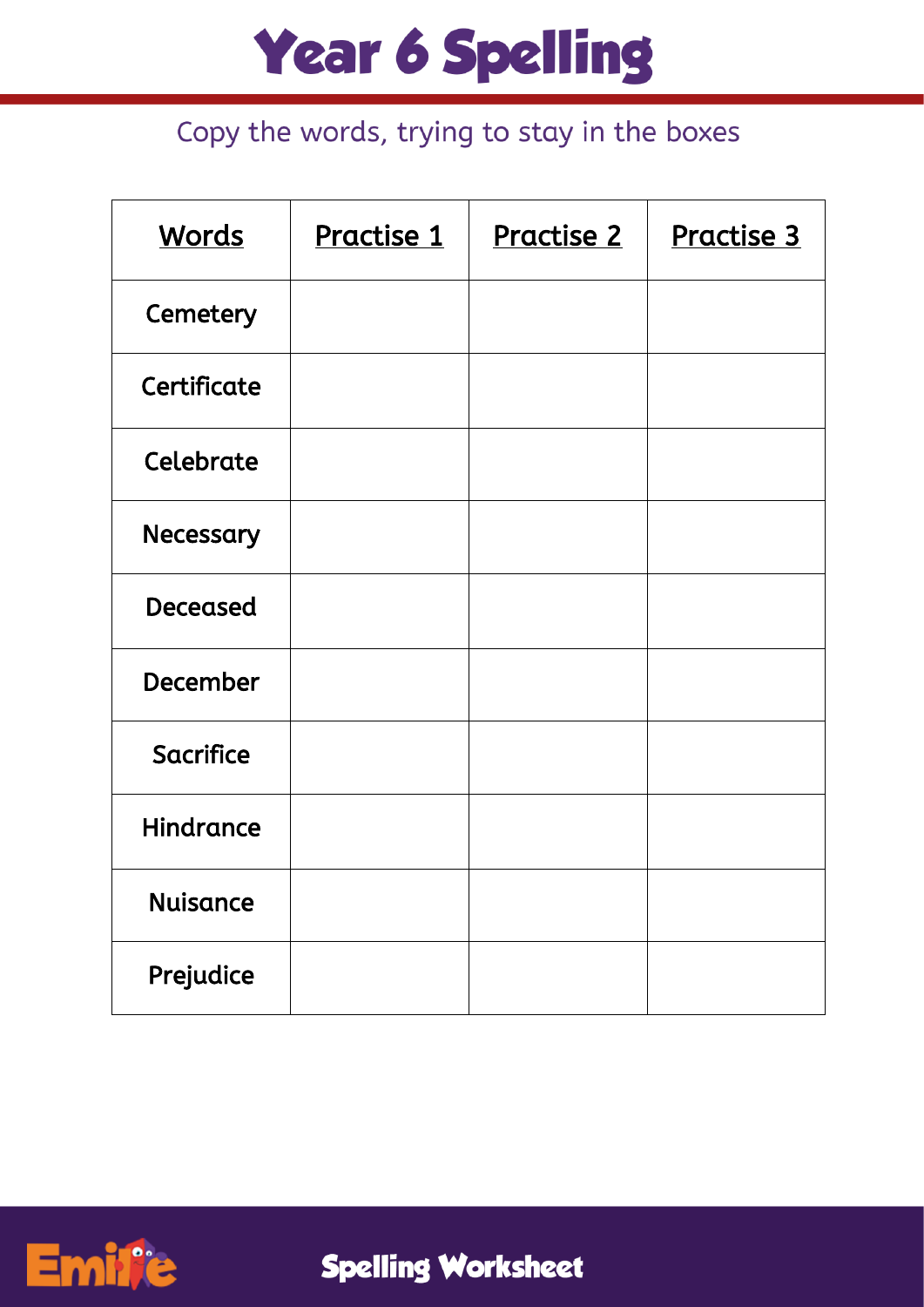#### Copy the words, trying to stay in the boxes

| <b>Words</b>      | Practise 1 | <u>Practise 2</u> | Practise 3 |
|-------------------|------------|-------------------|------------|
| <b>Official</b>   |            |                   |            |
| Special           |            |                   |            |
| <b>Artificial</b> |            |                   |            |
| Social            |            |                   |            |
| Crucial           |            |                   |            |
| Facial            |            |                   |            |
| <b>Beneficial</b> |            |                   |            |
| Superficial       |            |                   |            |
| Antisocial        |            |                   |            |